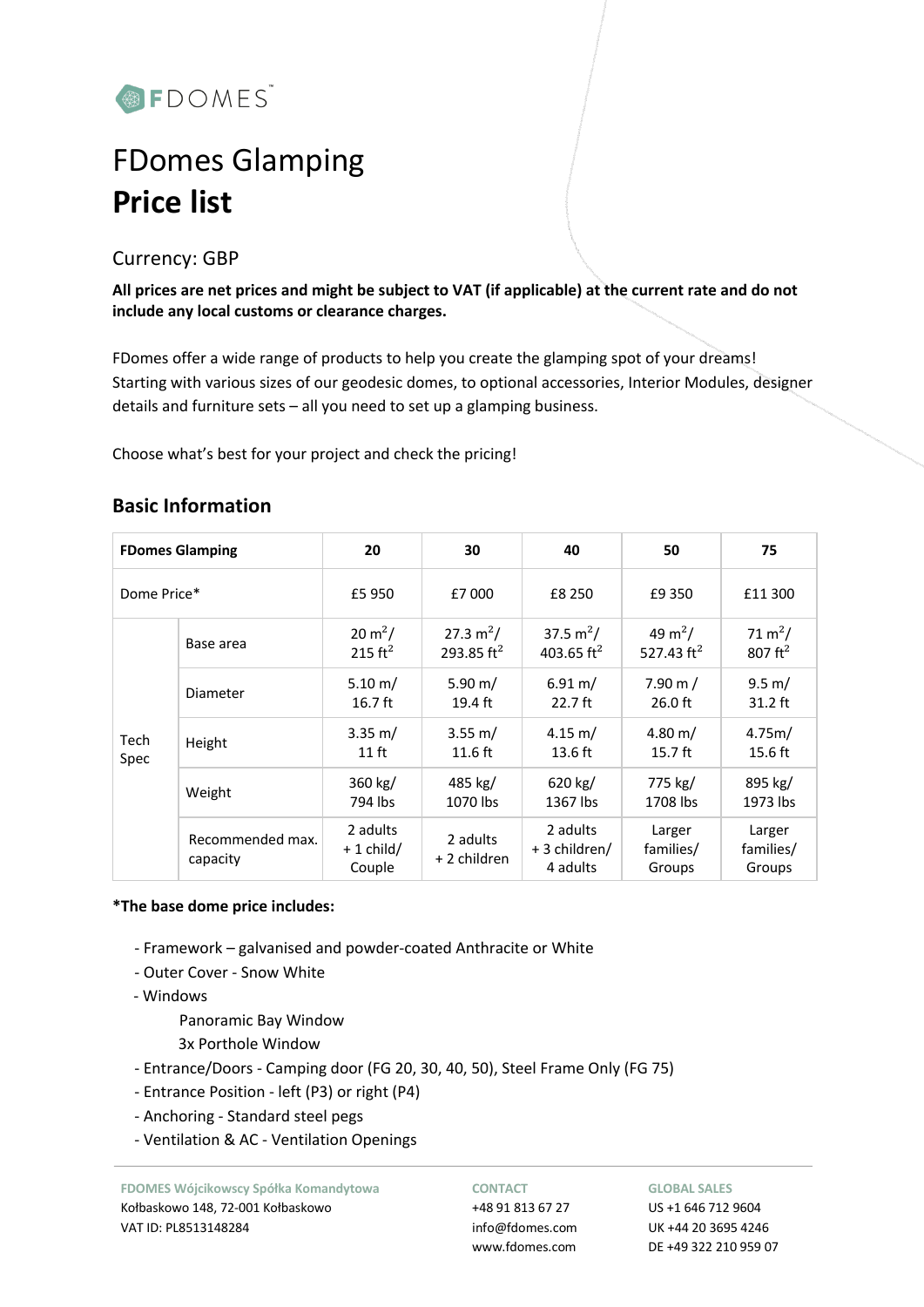

# **Exterior**

| <b>FDomes Glamping</b> |                                   | 20   | 30    | 40     | 50     | 75                           |  |
|------------------------|-----------------------------------|------|-------|--------|--------|------------------------------|--|
|                        | Lake Grey                         | £215 | £325  | £410   | £480   | £540                         |  |
|                        | Saudi Beige                       |      |       |        |        |                              |  |
| <b>Outer Cover</b>     | Dune Cream                        |      |       |        |        |                              |  |
|                        | Forest Green                      |      |       |        |        |                              |  |
|                        | Mediterranean Olive               | £460 | £640  | £860   | £970   | £1015                        |  |
|                        | Vision Window                     |      |       | £5 300 | £5 300 | $\qquad \qquad \blacksquare$ |  |
| Windows                | 2 x Additional Porthole<br>Window | £420 |       |        |        |                              |  |
|                        | Skylight Window                   | £520 | £520  | £545   | £565   | £650                         |  |
| Entrance/Doors         | Glass Door                        |      | £1350 | £1350  | £1350  | £1350                        |  |
|                        | <b>Steel Frame Only</b>           | £700 |       |        |        |                              |  |
| Deck Anchoring         |                                   | £180 |       |        |        |                              |  |

## **Interior**

| <b>FDomes Glamping</b>                                              |                                 | 20     | 30     | 40     | 50     | 75     |  |
|---------------------------------------------------------------------|---------------------------------|--------|--------|--------|--------|--------|--|
| <b>PVC Membrane Ground Cover</b>                                    |                                 | £400   | £600   | £780   | £950   | £1450  |  |
|                                                                     | Light Grey                      | £2 300 | £2 650 | £3 400 | £3 600 | £4 100 |  |
| <b>Insulation Liner</b>                                             | Khaki                           |        |        |        |        |        |  |
|                                                                     | Ecru                            |        |        |        |        |        |  |
| Insulation Liner+<br>(for temp. above 25°C/77°F or below -15°C/5°F) |                                 | £3 120 | £3 550 | £4 400 | £5 000 | £6 500 |  |
| Solar-Fan<br><b>Ventilation &amp; AC</b>                            |                                 | £650   |        |        |        |        |  |
| Stove                                                               | Wood-burning Stove<br>+ Chimney | £2 010 | £2 070 | £2 200 | £2 300 | £2 300 |  |
|                                                                     | Chimney Only                    | £1 000 | £1 060 | £1 190 | £1 290 | £1 290 |  |
|                                                                     | Dark Grey                       | £450   | £500   | £550   | £650   | £700   |  |
| Curtains                                                            | Taupe                           |        |        |        |        |        |  |
|                                                                     | <b>Beige</b>                    |        |        |        |        |        |  |

**FDOMES Wójcikowscy Spółka Komandytowa** Kołbaskowo 148, 72-001 Kołbaskowo VAT ID: PL8513148284

#### **CONTACT**

+48 91 813 67 27 info@fdomes.com www.fdomes.com

#### **GLOBAL SALES**

US +1 646 712 9604 UK +44 20 3695 4246 DE +49 322 210 959 07